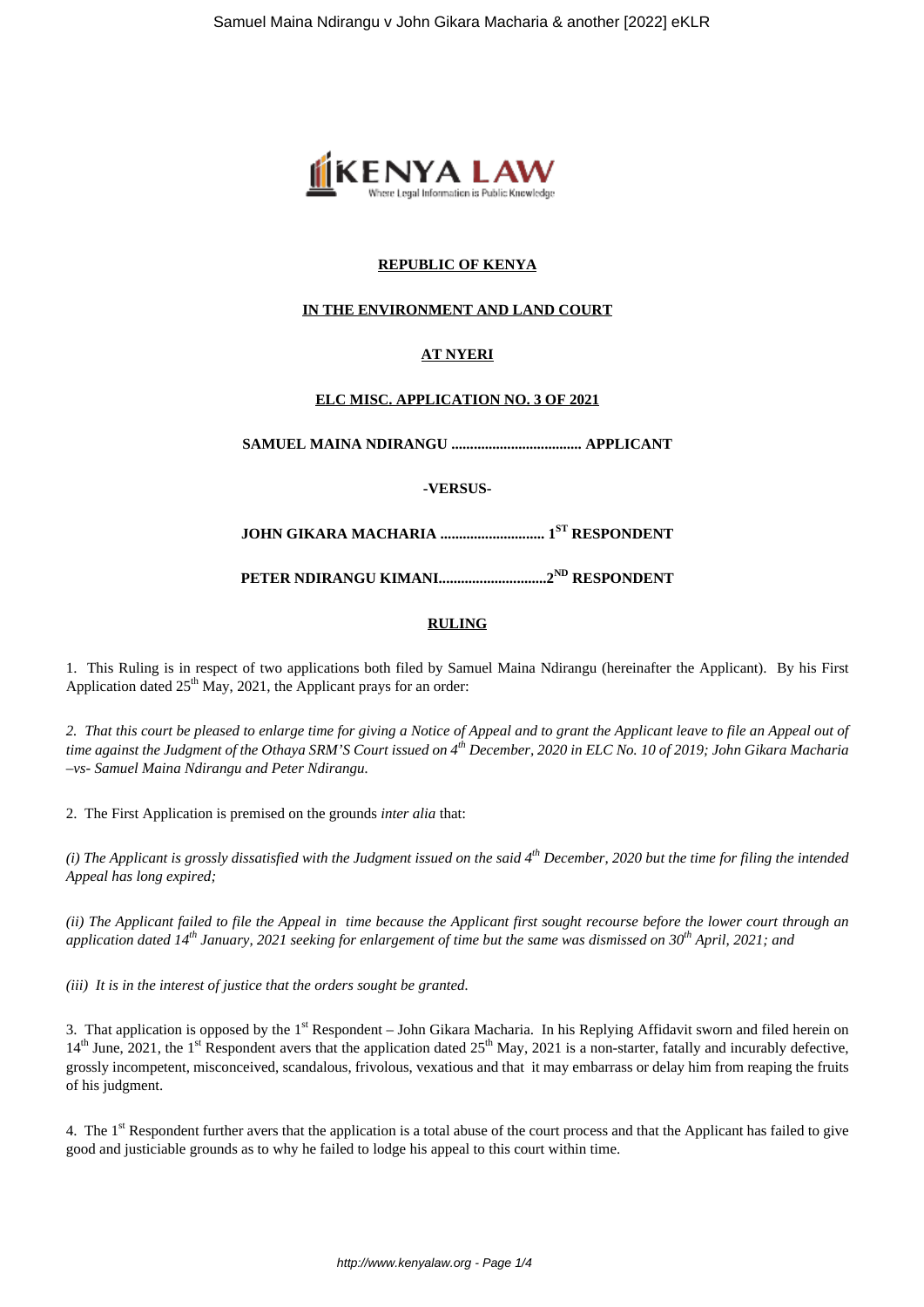5. The  $1<sup>st</sup>$  Respondent asserts that the annexed Memorandum of Appeal does not raise triable substantive issues of fact and law which have a high chance of success to warrant consideration by an appellate court and avers that the Applicant ought to first provide security for costs before he can be allowed to appeal out of time.

6. The 1st Respondent further avers that the Applicant is guilty of undue and unreasonable delay having sought the orders herein some six  $(6)$  months after the Judgment was passed. He further avers that the Applicant has not shown that the  $1<sup>st</sup>$  Respondent is a man of straw who may not repay the costs of the suit upon the success of the intended Appeal and asserts that he is entitled to the fruits of his Judgment.

7. By the second Application dated  $12<sup>th</sup>$  July, 2021, the Applicant prays for an order:-

*3. That this Honourable Court be pleased to stay execution of the Judgment and decree of the Othaya SRM's Court issued on 4th December, 2020 in Othaya ELC Case No. 10 of 2019; John Gikara Macharia –vs- Samuel Maina Ndirangu and Peter Ndirangu pending the hearing and determination of the* intended Appeal.

8. The Second Application is on its part premised on the grounds *inter alia*:

*(i) That there is a pending application dated 25th May, 2021 herein seeking enlargement of time to file an Appeal out of time;*

*(ii) That the 1st Respondent has however filed an application in the subordinate court dated 15th June, 2021 seeking eviction orders against the Applicant;*

*(iii) The Applicant is therefore apprehensive that if evicted the 1st Respondent will destroy the developments made by himself on the property and render the proposed Appeal nugatory; and*

*(iv) The proposed Appeal is arguable and has high chances of success and the Applicant is willing to furnish security and abide by any conditions that the court may deem appropriate.*

9. The Second Application is equally opposed by the  $1<sup>st</sup>$  Respondent. In his Replying Affidavit sworn and filed herein on  $14<sup>th</sup>$  July, 2021, he attacks the suitability of the application and asserts that the Applicant has failed to demonstrate what substantial or irreparable loss he stands to suffer if the orders of stay are not granted.

10. I have carefully perused and considered the two applications as well as the responses thereto by the  $1<sup>st</sup>$  Respondent. I have similarly perused and considered the written submissions placed before the court by both the Applicant and the  $1<sup>st</sup>$  Respondent. The 2<sup>nd</sup> Respondent did not file any response to the two applications.

11. By the two applications filed herein, the Applicant urges the court to enlarge the time within which he can appeal the decision of the Othaya SRM's court issued on  $4<sup>th</sup>$  December, 2020. He also pleads with the court to stay execution of the orders issued by the said subordinate court pending the hearing and determination of his intended Appeal.

12. In regard to the question of enlargement of time, **Section 79G of the Civil Procedure Act** provides as follows:

**"Every appeal from a subordinate court to the High Court shall be filed within a period of thirty days from the date of the decree or order appealed against, excluding from such period any time which the lower court may certify as having been requisite for the preparation and delivery to the appellant of a copy of the decree or order:**

**Provided that an appeal may be admitted out of time if the appellant satisfies the court that he had good and sufficient cause for not filing the appeal in time."**

13. Considering the principles which the court ought to take into account in deciding whether or not to enlarge time, the Court of Appeal observed as follows in **Thuita Mwangi –vs- Kenya Airways (2003) eKLR:**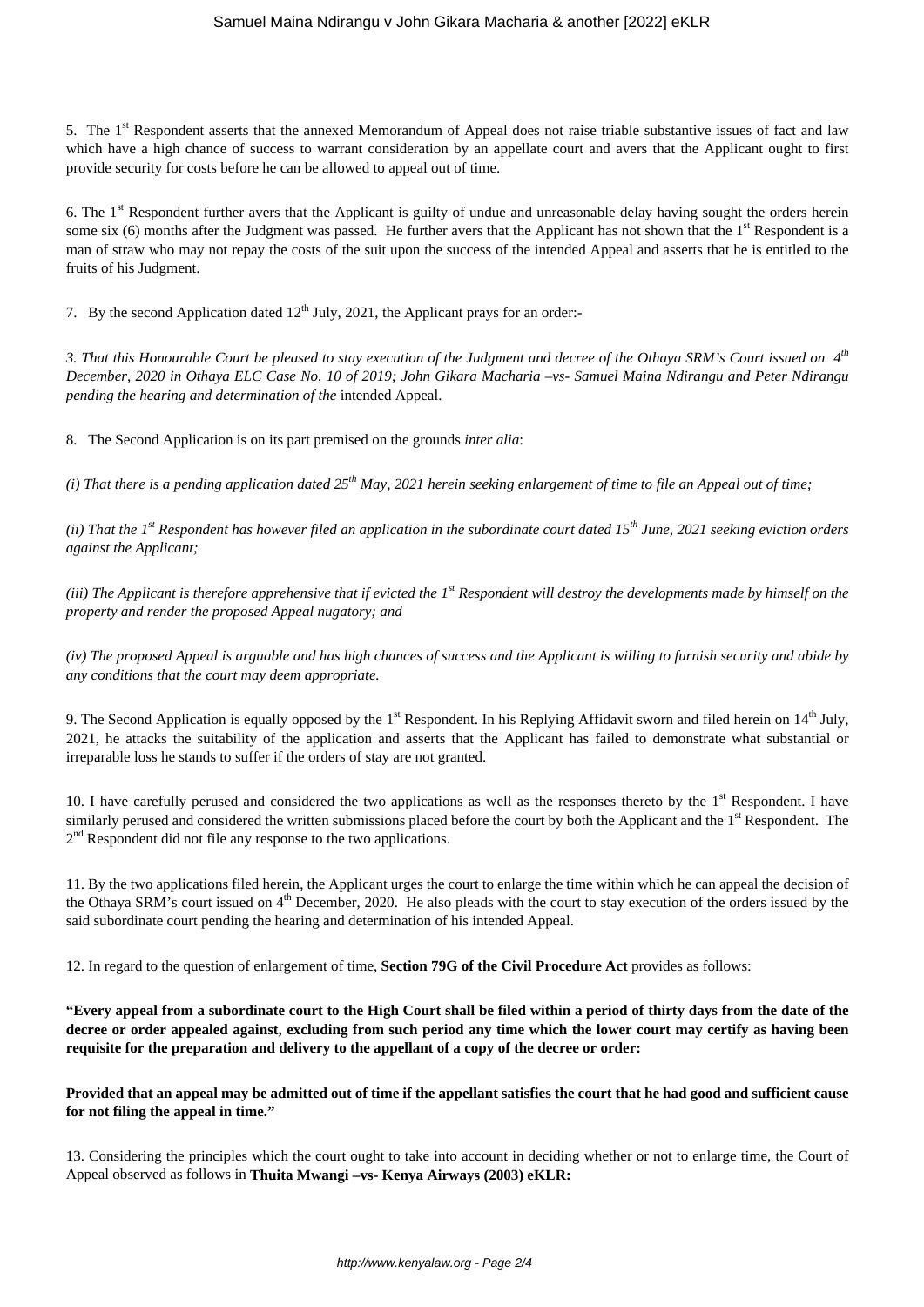**"It is now well settled that the decision whether or not to extend the time for appealing is essentially discretionary. It is also well settled that in general, the matters which this court takes into account in deciding whether to grant an extension of time are; first, the length of delay, secondly, the reason for the delay, thirdly (possibly) the chances of appeal succeeding if the application is granted and fourthly, the degree of prejudice to the Respondent if the application is granted."**

14. In the matter before me, the decision sought to be appealed was rendered on  $4<sup>th</sup>$  December, 2020 by the Honourable M. N. Munyendo, SRM, Othaya. Subsequently by an application dated 14<sup>th</sup> January, 2020 filed before the same court, the Applicant sought inter alia, leave to file an intended Appeal out of time on the ground that the time for filing such an appeal had lapsed.

15. That application was certainly premised on the provisions of **Section 79G of the Civil Procedure Act** which as we have seen grants parties 30 days to lodge an appeal from the subordinate court to this court. That was however a wrong premise in my humble consideration.

16. A perusal of the Civil Procedure Act and Rules reveals to me that as at  $14<sup>th</sup>$  January, 2021 when the Applicant sought the enlargement of time before the subordinate court, he was still very much within time to lodge his appeal herein. I say so because in terms of computing time in relation to this Court, regard ought to be had for the court's Christmas vacation. In this respect, **Order 50 Rule 4 of the Civil Procedure Rules** provides as follows:

**"Except where otherwise directed by a Judge for reasons to be recorded in counting, the period between the twenty first day of December in any year and the thirteenth day of January in the year next following, both days included, shall be omitted from any computation of time (whether under these Rules or any order of the Court) for the amending, delivering or filing of any pleadings or the doing of any other act:**

#### **Provided that this rule shall not apply to any application in respect of a temporary injunction."**

17. That being the case, it would appear to me that both the parties and the court proceeded on an erroneous presumption that the Applicant was as at 14<sup>th</sup> January, 2021 precluded from filing an Appeal to this court in regard to a decision which had been rendered some 17 days earlier excluding the period described under **Oder 50 Rule 4 of the Civil Procedure Rules**.

18. As it turned out, the matter would remain pending a determination on the said application until  $30<sup>th</sup>$  April, 2021 when the court made a Ruling dismissing the same.

19. Arising from the foregoing, I was not persuaded by the 1<sup>st</sup> Respondent's argument that the Applicant had sought to Appeal some six  $(6)$  months later, a period which the  $1<sup>st</sup>$  Respondent considered to be inordinate.

20. In respect to the Second Application seeking an order of stay, **Order 42 Rule 6 of the Civil Procedure Rules** stipulates at **Subrule 2** thereof as follows:

**"No order for stay of execution shall be made under sub-rule (1) unless –**

**(a) The court is satisfied that substantial loss may result to the applicant unless the order is made and that the application has been made without unreasonable delay; and**

**(b) Such security as the court orders for the due performance of such decree or order as may ultimately be binding on him has been given by the applicant."**

21. As was stated in **Kenya Commercial Bank Limited –vs- Sun City Properties Limited & 5 Others (2012) eKLR**:

"**In an application for stay, there are always two competing interest that must be considered. These are that the successful litigant should not be denied the fruits of his judgment and that an unsuccessful litigant exercising his undoubted right of appeal should be safeguarded from his appeal being rendered nugatory. These two competing interest should always be balanced."**